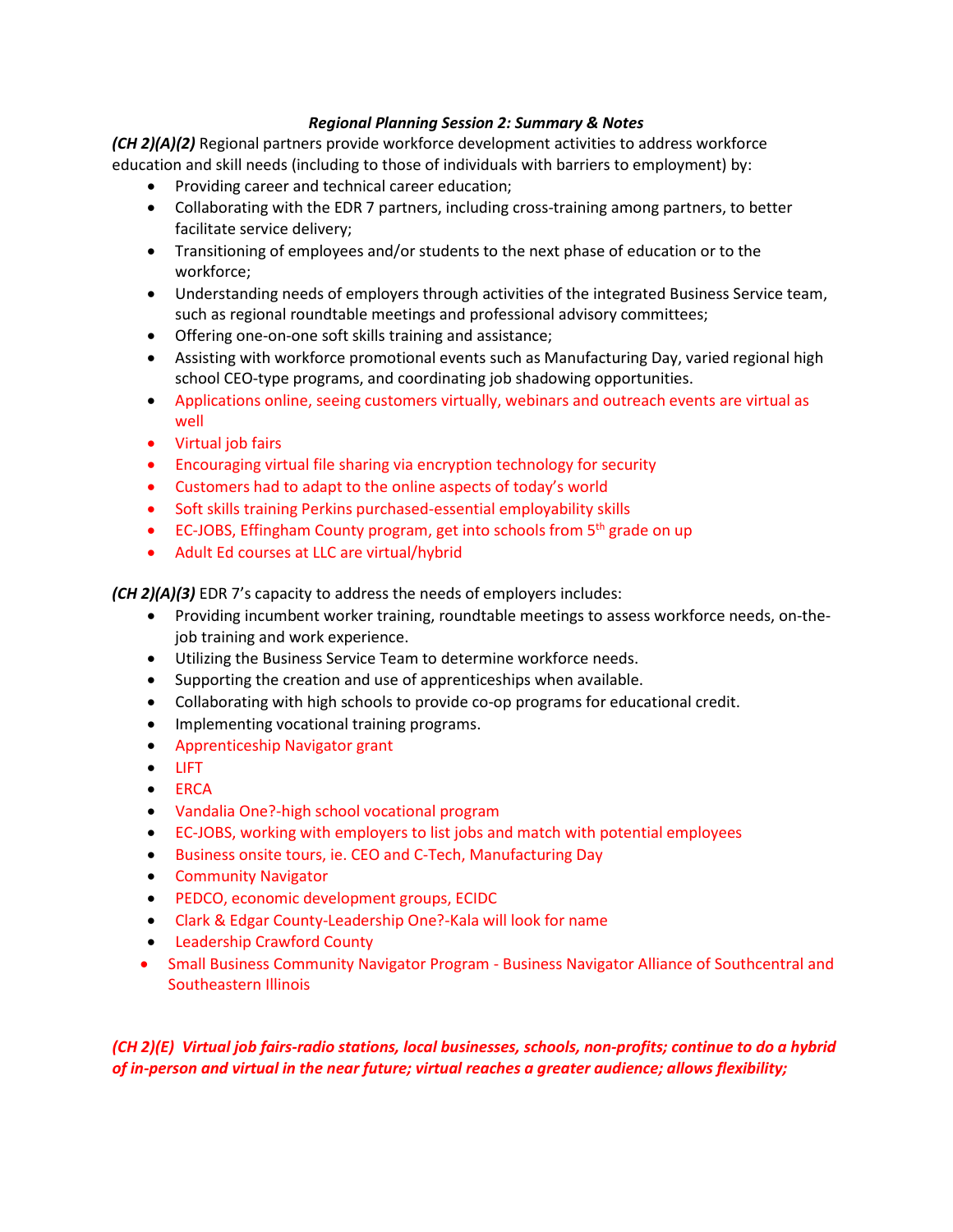*IL Worknet has a place for employers to recruit. In coordination with virtual job fair system. Employers given a page to post their info.*

*Social media platforms being used in new ways.*

*Podcasts*

*Digital divide was impactful. Infrastructure not there for multiple devices running at once. Hit both students, employees/employers. Basic computer skills classes being offered. Fiber is expanding. CEFS has pilot grant for digital navigation, help with internet and technology.* 

*\*\*Insert IDES statement on COVID mitigations (Freddy's Email)*

*(CH 2)(F) Visits with Head Start parents to see if interested in our service- socio economic; in Adult Ed program, workplace ESL courses, North side of LLC district; CBI-offer native English speakers, offer foreign language to better workplace communication-in Arthur; NAL-working on possible workplace GED classes;* 

#### *Apprenticeship navigator opportunities in healthcare field*

*IL Career Information System switches to Spanish with one click. Jobseeker version is an excellent equity resource-- from Vicki*

Detail what already doing since already targeting the people needed. Anyone can get a job so truly helping the ones that need it most.

National Able,

Career pathway idea should be stressed. 32K is not a living wage.

# CHAPTER 3: VISION, GOALS AND IMPLEMENTATION STRATEGIES— REGIONAL COMPONENT

*(CH 3)(A)* The strategic vision for Economic Development Region 7 (EDR 7) and Local Workforce Innovation Area 23 (LWIA 23) is to provide business-driven talent and data-driven solutions that integrate education, workforce, and economic development resources across systems to provide businesses, individuals, and communities with the opportunity to prosper and contribute to growing the regional and state economies. The individual strategic visions of the partner agencies directly feed into the State's vision.

Utilizing essential labor market data, this Regional Plan provides equal opportunity for area residents to achieve economic independence and improved quality of life. These opportunities are provided through a collaborative workforce development system that promotes life-long learning and proactively addresses the workforce needs and requirements of employers.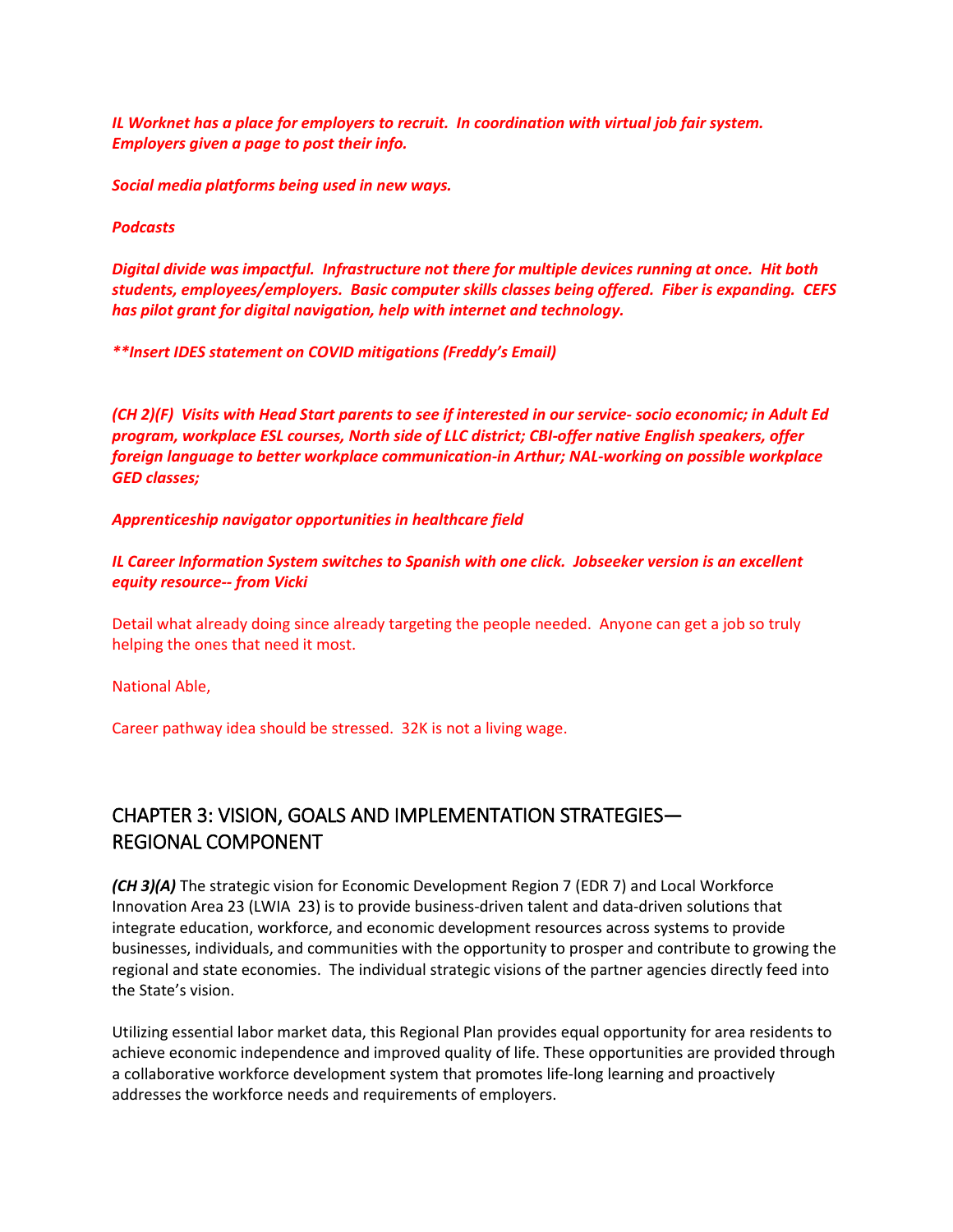This is achieved through a comprehensive Illinois workNet Center and access sites throughout our 13-county region. These locations provide business driven services, with emphasis on developing and strengthening career services for businesses and job seekers, strive for continuous improvement, and provide accountability for results. Effingham is the location of a centralized, comprehensive center, and this site will be responsive to the needs of customers as they arise. Access (satellite) sites are located throughout the 13 counties. Office sites may change as determined necessary in order to meet the needs of customers.

#### RED team

Coordinate with specific employers - targeted and strategic outreach, focus on talent pipeline

Not changing but expanding to help the sectors hardest hit.

*(CH 3)(C)* The following regional and local strategies have been developed by EDR 7 to achieve the vision and goals by demonstrating a commitment of integration of services by partners:

| <b>GOAL</b>                                                                    | <b>STRATEGIES</b>                                                                                                                                                                                                                                                                                                                                                                                                                                                                                                                                                                                                                                                                                                                                                                                                                                                                                                                                                                                                                                                                                                                                                                                                                                                                                                                                                                                           |
|--------------------------------------------------------------------------------|-------------------------------------------------------------------------------------------------------------------------------------------------------------------------------------------------------------------------------------------------------------------------------------------------------------------------------------------------------------------------------------------------------------------------------------------------------------------------------------------------------------------------------------------------------------------------------------------------------------------------------------------------------------------------------------------------------------------------------------------------------------------------------------------------------------------------------------------------------------------------------------------------------------------------------------------------------------------------------------------------------------------------------------------------------------------------------------------------------------------------------------------------------------------------------------------------------------------------------------------------------------------------------------------------------------------------------------------------------------------------------------------------------------|
| To continue to<br>develop a more<br>active<br>collaboration<br>among partners. | • Improve communication among the partners through regular Consortium<br>Committee meetings to avoid/eliminate duplication of services.<br>• Collaborate on services to businesses, thereby establishing a unified<br>approach to business services through the Business Service Integration<br>Team.<br>• Communication by IDES of current job orders of area businesses.<br>• Continue a commitment to integration of partners by facilitating cross-<br>training and greater awareness of other partner's services and increased<br>levels of communication, utilizing the service matrix/asset map and braided<br>funding to assist with this process.<br>• Continue to utilize an asset map that is updated regularly by the Consortium<br>Committee to promote an integration of services between partners.<br>• Continue to base decisions upon data and analysis.<br>• Establishing and implementing a common client tracking system, allowing<br>for referral and shared information in handling customer services,<br>contributing to overall progress, shared accountability, and eliminating<br>duplication of services. *** Maybe look at rewording<br>• Offering applicants presentation of choices, consideration for referrals, and<br>career and training services.<br>• One-Stop team develop case management plan for individual clients.<br>• Utilizing virtual services and technology |
| To improve<br>responsiveness<br>to business                                    | • Accommodating the community members and businesses with flexible<br>office hours and locations.                                                                                                                                                                                                                                                                                                                                                                                                                                                                                                                                                                                                                                                                                                                                                                                                                                                                                                                                                                                                                                                                                                                                                                                                                                                                                                           |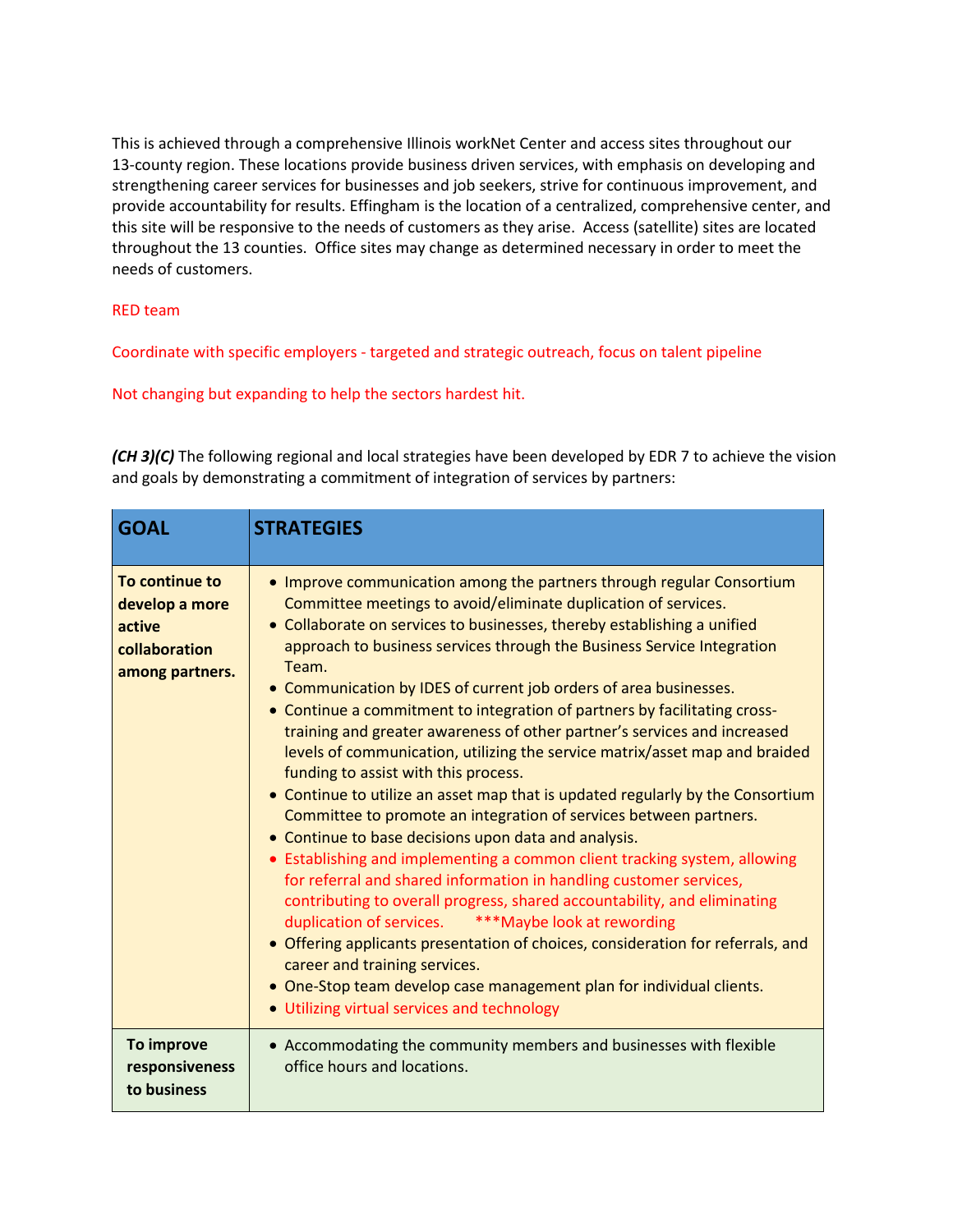| <b>GOAL</b>                                                                               | <b>STRATEGIES</b>                                                                                                                                                                                                                                                                                                                                                                                                                                                                                                                                                                                                                                                                                                                                                                                                                                                                                                                                                                                                                                                                                                                                                                                                                                                                                                                                                                                                                                                                                                                                                                                                                                                                                                                         |
|-------------------------------------------------------------------------------------------|-------------------------------------------------------------------------------------------------------------------------------------------------------------------------------------------------------------------------------------------------------------------------------------------------------------------------------------------------------------------------------------------------------------------------------------------------------------------------------------------------------------------------------------------------------------------------------------------------------------------------------------------------------------------------------------------------------------------------------------------------------------------------------------------------------------------------------------------------------------------------------------------------------------------------------------------------------------------------------------------------------------------------------------------------------------------------------------------------------------------------------------------------------------------------------------------------------------------------------------------------------------------------------------------------------------------------------------------------------------------------------------------------------------------------------------------------------------------------------------------------------------------------------------------------------------------------------------------------------------------------------------------------------------------------------------------------------------------------------------------|
| community<br>and needs.                                                                   | • Open channels of communication between partners and the business<br>community regarding employer needs through economic development<br>organizations. (Community college boards and employer committees,<br>chambers of commerce, and advisory committees.)<br>• Develop a collective integrated approach among partners in EDR 7 to meet<br>employer needs, and track business contacts through Illinois Job Link.<br>Demonstrate a commitment to integration of partners by coordination of<br>$\bullet$<br>business services among partners through the Business Service Integration<br>Team.<br>• Utilize a broad basic training that can be built upon for individualized<br>business needs and existing processes to ensure initiatives will be employer-<br>validated and provide stackable credentials. Continue building strong<br>relationships with P-16 education to create a pipeline for future employees<br>through stackable credentials.<br>Business Service Integration Team works with area businesses to organize<br>roundtables for each target sector including manufacturing, TDL, and<br>healthcare. The roundtable process would assist with duplication of effort,<br>allow for sharing of best practices, and assist with consolidation as a result<br>of the asset map analysis. It would also assist with creating a climate of<br>continuous improvement and allow for work with employers and<br>community colleges to develop stackable credentials. The first healthcare<br>roundtable was held January 2020.<br>• Develop relationships with businesses and manufacturers to determine<br>pathways which aid in recruiting employees.<br>• Businesses able to meet virtually, allows more flexibility |
| To develop<br>continuous<br>improvement<br>strategies to<br>enhance current<br>practices. | Maintain Planning and Oversight Committee to review spending, budget and<br>program statistics on a regular basis.<br>• Continue Youth Committee quarterly meetings to maintain referrals,<br>eliminate duplication of services, outreach for programs, and needs of area.<br>. Retain use of a sub-committee of the Consortium Committee to promote an<br>integration of services for customers and employers with disability related<br>issues.<br>Continue meetings of front-line staff for cross training and facilitate<br>communication at direct service level.<br>Community outreach to educate community members about partner<br>services.<br>Continue evolvement of the Business Service Integration Team.<br>Better utilization of the unified referral form shared among all partners.<br>Analyze feedback from customers and front-line staff to improve services<br>provided.                                                                                                                                                                                                                                                                                                                                                                                                                                                                                                                                                                                                                                                                                                                                                                                                                                              |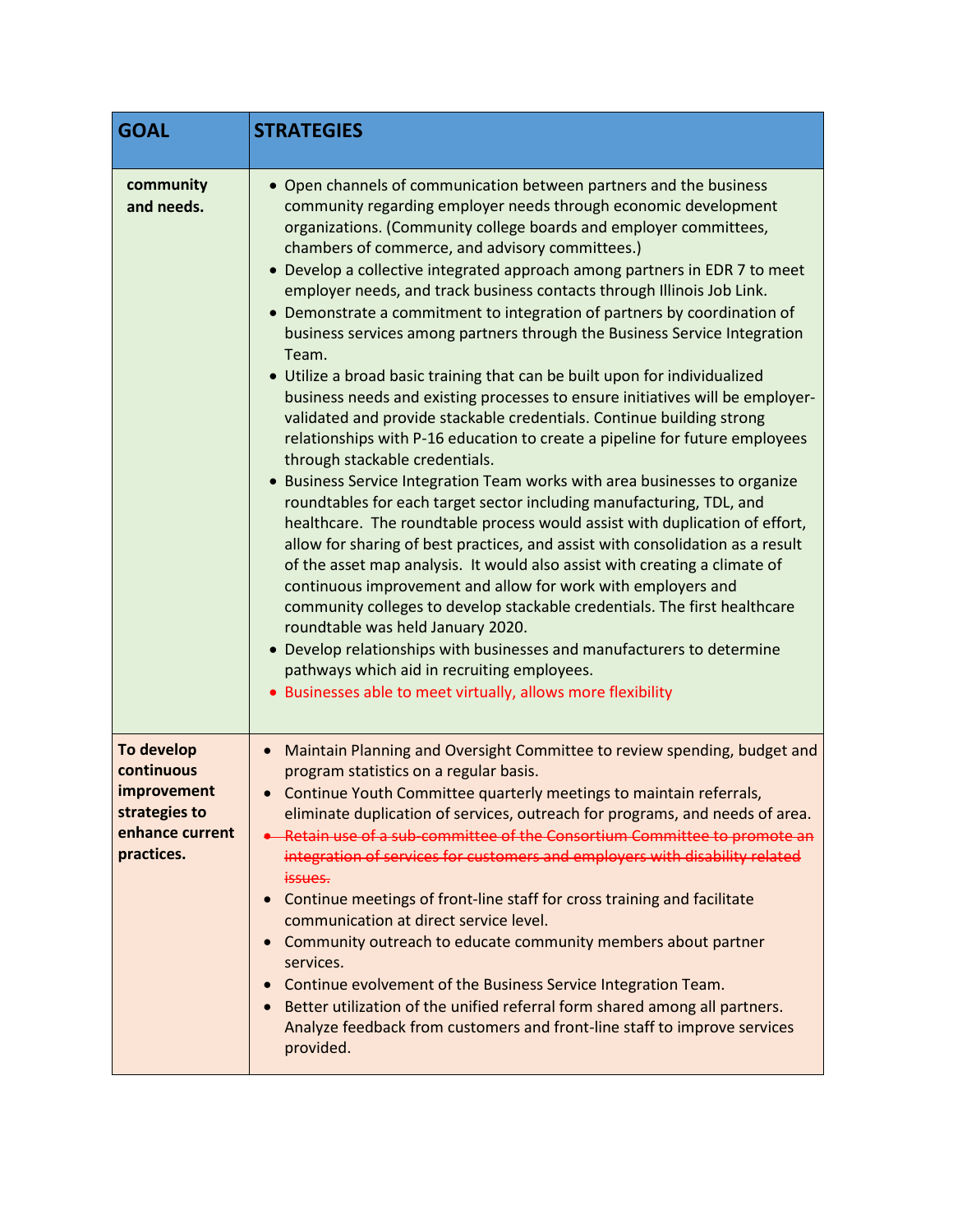| <b>GOAL</b>                                      | <b>STRATEGIES</b>                                                                                                                                                                                                                                                                                                                                                                                                                                                                                                                                                                                                                                                                                                                                                                                                                                                                                                                                                                         |
|--------------------------------------------------|-------------------------------------------------------------------------------------------------------------------------------------------------------------------------------------------------------------------------------------------------------------------------------------------------------------------------------------------------------------------------------------------------------------------------------------------------------------------------------------------------------------------------------------------------------------------------------------------------------------------------------------------------------------------------------------------------------------------------------------------------------------------------------------------------------------------------------------------------------------------------------------------------------------------------------------------------------------------------------------------|
|                                                  | Planning, coordinating, and providing services to maximize the utilization of<br>resources by exploring new technology resources-had to change the way we<br>done things.<br>Continue to measure customer satisfaction and share with WIOA partners<br>and the Board.<br>Developed new marketing materials<br>Re-engaging with roundtables                                                                                                                                                                                                                                                                                                                                                                                                                                                                                                                                                                                                                                                |
| To expand work<br>based learning<br>initiatives. | • Increase Incumbent Worker Training programs as funding allows-decrease<br>due to pandemic.<br>• Provide On-The-Job training programs-may be more relevant now due to<br>labor market. Helps both struggling businesses as well as the<br>invidual/employee.<br>• Development of apprenticeship programs.<br>• Develop Industry and sector strategies.<br>• Work with education to implement guided Career pathways and stackable<br>credentials.<br>• Career exploration for adult and youth creating a pathway for education and<br>the workforce.<br>• Provide youth and adult work experience-decreased due to pandemic.<br>• Coordinate to provide wrap around services to customers and businesses<br>which include work based learning initiatives such as on the job training,<br>incumbent worker and work experience.<br>• Design business services and strategies through the Business Service<br>Integration Team to meet the needs of local business and industry in EDR 7. |

The Southeastern Region supports the needs of individuals and businesses by utilizing a workforce development system which ensures the creation of a globally competitive skilled workforce. This support is provided by both public and private entities throughout the region.

EDR 7 partners, county-wide and community services work to provide an environment for small businesses and in-demand industry sectors/occupations to engage grow and expand. Examples include:

• *Clark County Development Organization (CCDO)*, comprised of community leaders, local government and organizations, works to promote business growth in the county.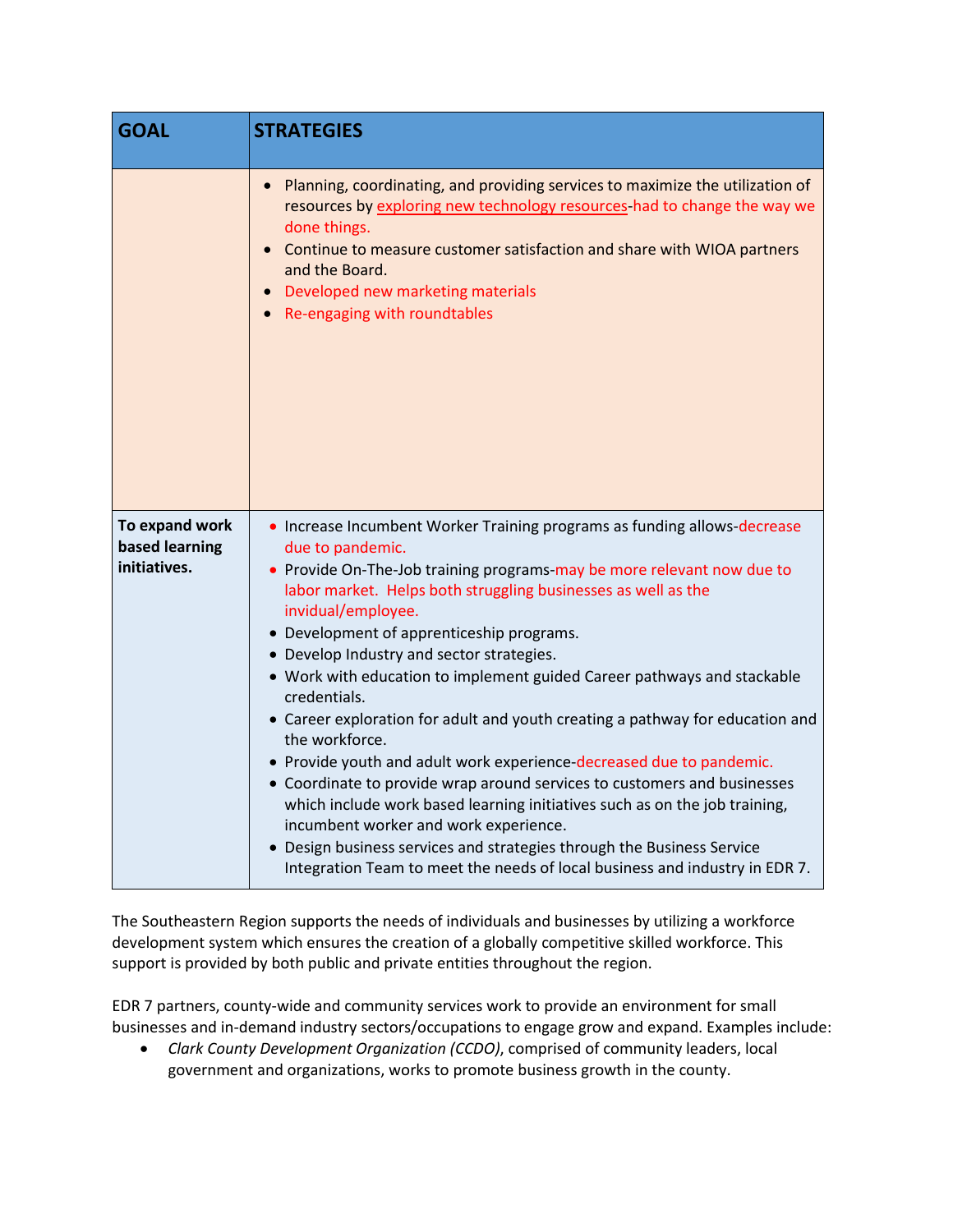- East Central Illinois Development Corporation (ECIDC), works to spur economic growth and address regional concerns which impact jobs and the economy, by supporting and attracting businesses and industry in the region, while providing educational opportunities to membership, governmental units, and residents.
- *Effingham County Economic Development Advisory Board and Grant Research* provides research to promote business retention and growth, facilitate business contacts, administer the county's business revolving loan fund, and provide grant research to businesses in the county.
- *City of Casey Economic Development Office* offers assistance with starting a business, advertising, and marketing help (including social media platforms), identification of available supportive grants and application assistance with same, and Enterprise Zone Assistance. The office also supports a private online social network peer group for business owners, representatives, and organization leaders to seek advice and other input.
- *Mattoon in Motion, Workforce Development* aids area employers, residents, and employees through innovative programs involving businesses and educational institutions, the group also raises awareness of available jobs, needed skills, and business opportunities.
- *Chamber of Commerce organizations* throughout the region work with partners to assess and assist workforce development and skills needs in their communities.

EDR 7 coordinates workforce development programs with economic development by working with existing public and governmental organizations or agencies, such as:

- SCIGA, South Central Illinois Growth Alliance
- Effingham Regional Career Academy
- Center for Business and Industry, Lake Land College
- Greater Wabash Regional Planning Commission
- Paris Economic Development Corporation
- Coles Together

Additional services to assist and engage small businesses and in-demand industry sectors include:

- Free counseling sessions on business start-up, financial, operational and employment assistance provided by expert counselors from area colleges and government agencies.
- Touchdown Space for Busy Entrepreneurs with a fully equipped office containing computer links to colleges, government agencies, business development services, employment resource sites and training modules.
- Interview space for off-site confidential interviews.
- Business Resource library, supplied by local libraries, containing books, magazines and various audio-visual materials on subjects that range from how to write a business plan to leadership.
- Free on-line Resume Service, Notary Public and Certificate of Origin Assistance.